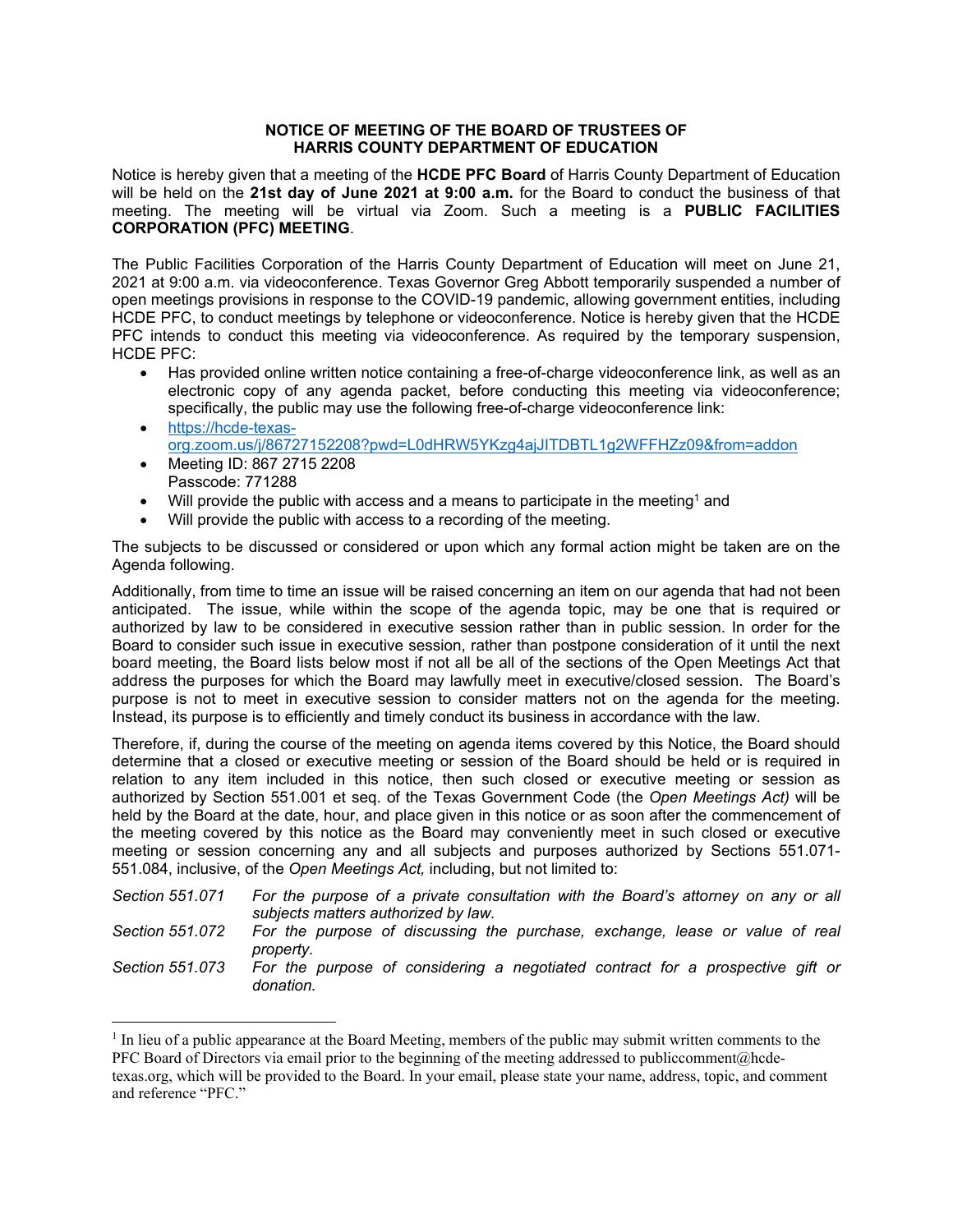| Section 551.074 | For the purpose of considering the appointment, employment, evaluation,                  |
|-----------------|------------------------------------------------------------------------------------------|
|                 | reassignment, duties, discipline or dismissal of a public officer or employee or to hear |
|                 | complaints or charges against a public officer or employee.                              |
| Section 551.076 | To consider the deployment, or specific occasions for implementation of security         |

- *personnel or devices. Section 551.082 For the purpose of considering discipline of a public school child or children or to hear a complaint by an employee against another employee if the complaint or charge directly results in a need for a hearing.*
- *Section 551.083 For the purpose of considering the standards, guidelines, terms or conditions the Board will follow, or instruct its representatives to follow, in consultation with representatives of employee groups in connection with consultation agreements provided for by Section 13.901 of the Texas Education Code.*
- *Section 551.084 For the purpose of excluding witness or witnesses from a hearing during examination of another witness.*

Should any final action, final decision, or final vote be required in the opinion of the Board with regard to any matter considered in such closed or executive session, then such final action, final decision, or final vote shall be at either: a) the open meeting covered by this notice upon the reconvening of this public meeting, or b) at a subsequent public meeting of the Board upon notice thereof, as the Board shall determine.

> *James Colbert, Jr. County School Superintendent*